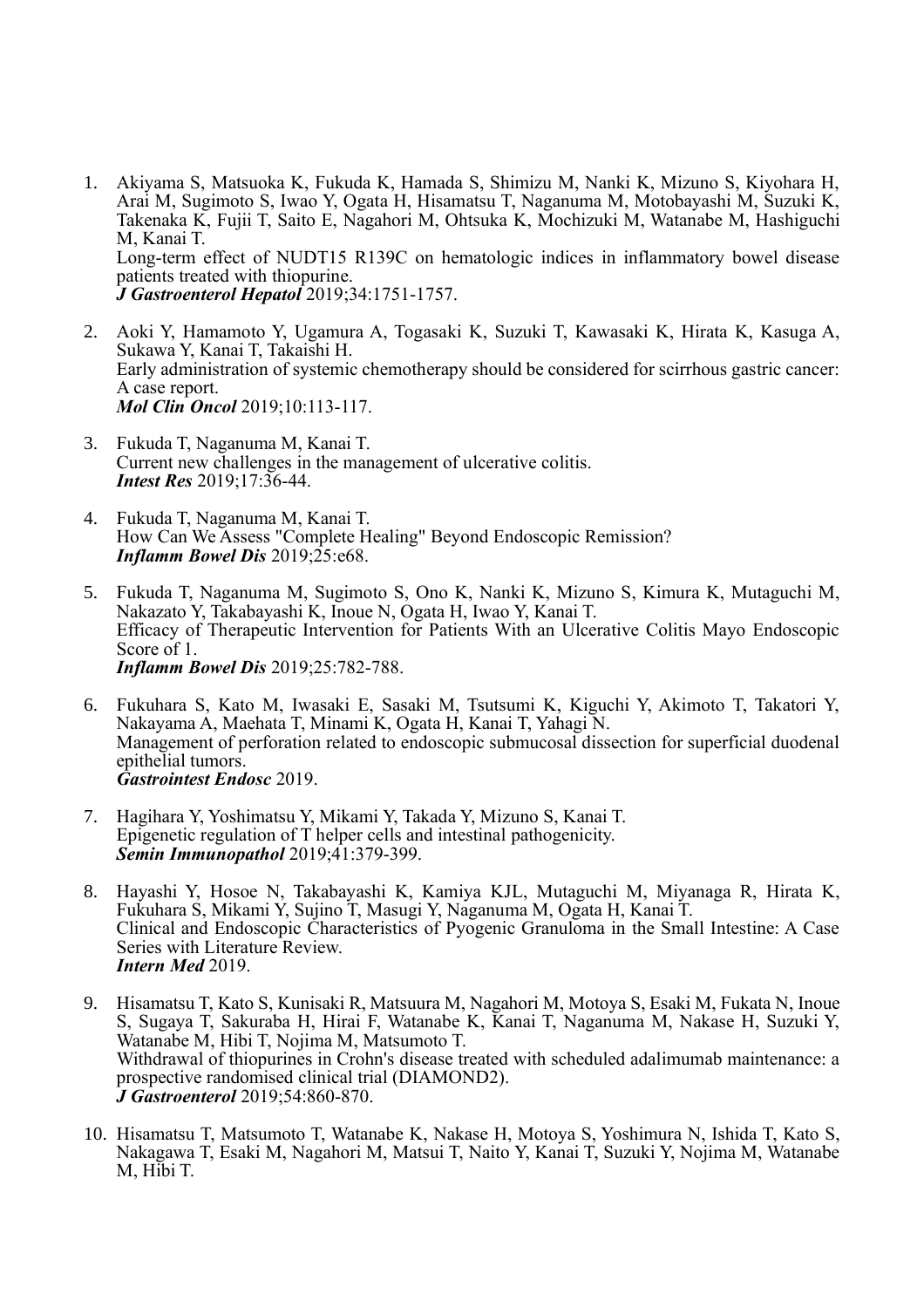Concerns and Side Effects of Azathioprine During Adalimumab Induction and Maintenance Therapy for Japanese Patients With Crohn's Disease: A Subanalysis of a Prospective Randomised Clinical Trial [DIAMOND Study]. *J Crohns Colitis* 2019;13:1097-1104.

- 11. Horibe M, Sanui M, Sasaki M, Honda H, Ogura Y, Namiki S, Sawano H, Goto T, Ikeura T, Takeda T, Oda T, Yasuda H, Miyazaki D, Hirose K, Kitamura K, Chiba N, Ozaki T, Yamashita T, Koinuma T, Oshima T, Yamamoto T, Hirota M, Yamamoto S, Oe K, Ito T, Masuda Y, Saito N, Iwasaki E, Kanai T, Mayumi T. Impact of Antimicrobial Prophylaxis for Severe Acute Pancreatitis on the Development of Invasive Candidiasis: A Large Retrospective Multicenter Cohort Study. *Pancreas* 2019;48:537-543.
- 12. Horie T, Hosoe N, Takabayashi K, Hayashi Y, Kamiya KJL, Miyanaga R, Mizuno S, Fukuhara K, Fukuhara S, Naganuma M, Shimoda M, Ogata H, Kanai T. Endoscopic characteristics of small intestinal malignant tumors observed by balloon-assisted enteroscopy. *World J Gastrointest Endosc* 2019;11:373-382.
- 13. Hosoe N, Takabayashi K, Ogata H, Kanai T. Capsule endoscopy for small-intestinal disorders: Current status. *Dig Endosc* 2019;31:498-507.
- 14. Ichikawa M, Sujino T, Kanai T. [The Relationship between Gut Microbiome, Immune System, and Cancer]. *Gan To Kagaku Ryoho* 2019;46:1807-1813.
- 15. Igaki K, Nakamura Y, Tanaka M, Mizuno S, Yoshimatsu Y, Komoike Y, Uga K, Shibata A, Imaichi H, Takayuki S, Ishimura Y, Yamasaki M, Kanai T, Tsukimi Y, Tsuchimori N. Pharmacological effects of TAK-828F: an orally available RORgammat inverse agonist, in mouse colitis model and human blood cells of inflammatory bowel disease. *Inflamm Res* 2019;68:493-509.
- 16. Ji F, Yeo YH, Wei MT, Ogawa E, Enomoto M, Lee DH, Iio E, Lubel J, Wang W, Wei B, Ide T, Preda CM, Conti F, Minami T, Bielen R, Sezaki H, Barone M, Kolly P, Chu PS, Virlogeux V, Eurich D, Henry L, Bass MB, Kanai T, Dang S, Li Z, Dufour JF, Zoulim F, Andreone P, Cheung RC, Tanaka Y, Furusyo N, Toyoda H, Tamori A, Nguyen MH. Sustained virologic response to direct-acting antiviral therapy in patients with chronic hepatitis C and hepatocellular carcinoma: A systematic review and meta-analysis. *J Hepatol* 2019;71:473-485.
- 17. Kashiwagi K, Minami K, Seino T, Hirata K, Iwasaki E, Inoue N, Iwao Y, Kanai T. Pancreatic fat content may increase the risk of imaging progression in low-risk branch duct intraductal papillary mucinous neoplasm. *J Dig Dis* 2019;20:557-562.
- 18. Kashiwagi K, Seino T, Makino K, Shimizu-Hirota R, Takayama M, Yoshida T, Iwasaki E, Sugino Y, Inoue N, Iwao Y, Kanai T. Negative effect of fatty liver on visualization of pancreatic cystic lesions at screening transabdominal ultrasonography. *J Eval Clin Pract* 2019.
- 19. Kato M, Ochiai Y, Fukuhara S, Maehata T, Sasaki M, Kiguchi Y, Akimoto T, Fujimoto A, Nakayama A, Kanai T, Yahagi N. Clinical impact of closure of the mucosal defect after duodenal endoscopic submucosal dissection. *Gastrointest Endosc* 2019;89:87-93.
- 20. Kato M, Sasaki M, Mizutani M, Tsutsumi K, Kiguchi Y, Akimoto T, Mutaguchi M, Nakayama A,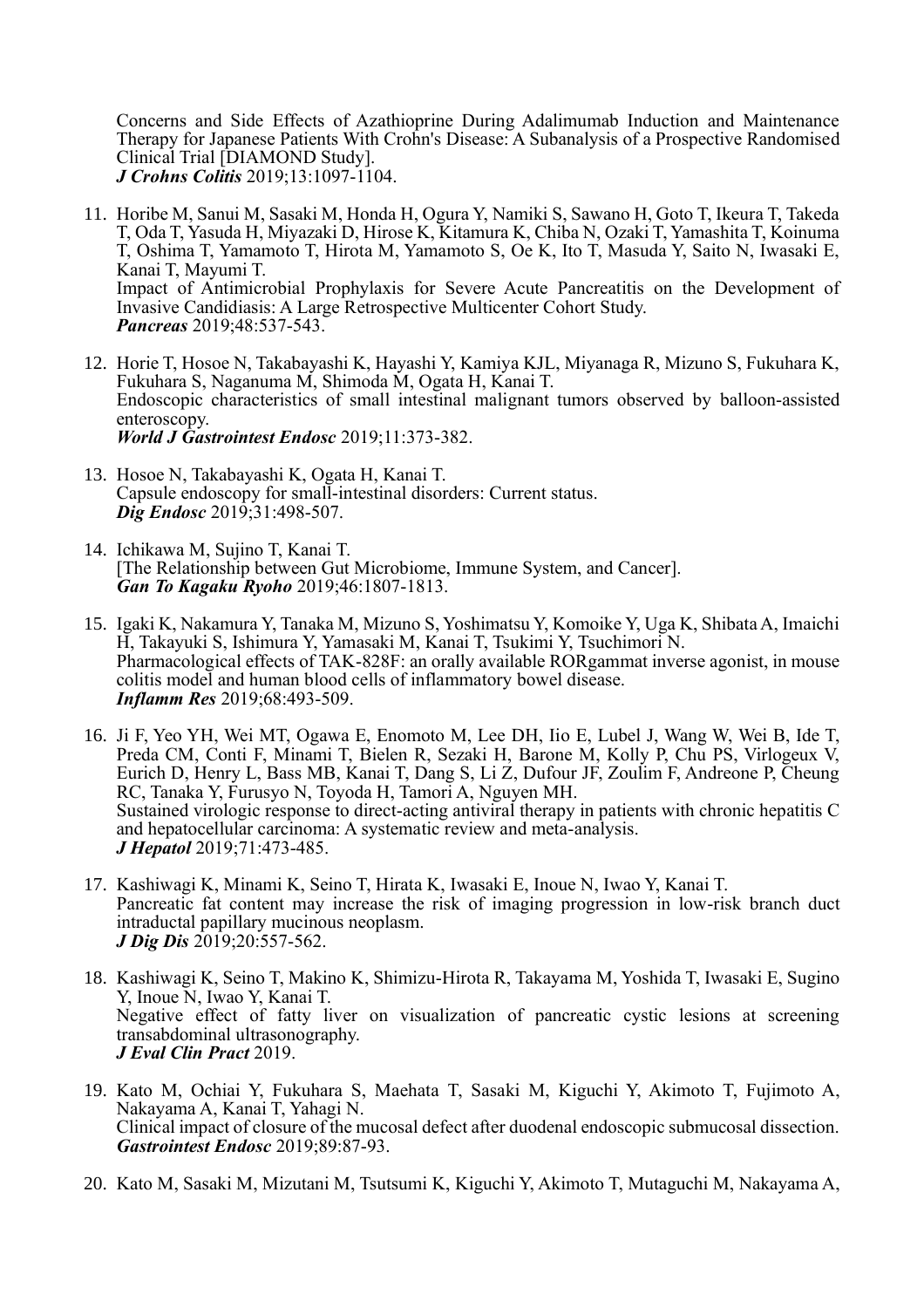Takabayashi K, Fujimoto A, Ochiai Y, Maehata T, Kanai T, Yahagi N. Predictors of technical difficulty with duodenal ESD. *Endosc Int Open* 2019;7:E1755-e1760.

- 21. Kawasaki K, Fujii M, Sugimoto S, Ishikawa K, Matano M, Ohta Y, Toshimitsu K, Takahashi S, Hosoe N, Sekine S, Kanai T, Sato T. Chromosome Engineering of Human Colon-Derived Organoids to Develop a Model of Traditional Serrated Adenoma. *Gastroenterology* 2019.
- 22. Kiguchi Y, Kato M, Nakayama A, Sasaki M, Mizutani M, Tsutsumi K, Akimoto T, Takatori Y, Mutaguchi M, Takabayashi K, Ochiai Y, Maehata T, Kanai T, Yahagi N. Feasibility study comparing underwater endoscopic mucosal resection and conventional endoscopic mucosal resection for superficial non-ampullary duodenal epithelial tumor < 20 mm. *Dig Endosc* 2019.
- 23. Kikuchi T, Arai M, Koda Y, Kato J, Shimizu T, Katano H, Fujii-Nishimura Y, Sakamoto M, Ebinuma H, Nakamoto N, Kanai T, Okamoto S, Mori T. Late-onset visceral varicella-zoster virus infection presented as acute liver failure after allogeneic hematopoietic stem cell transplantation. *Transpl Infect Dis* 2019;21:e13121.
- 24. Kiyohara H, Sujino T, Teratani T, Miyamoto K, Arai MM, Nomura E, Harada Y, Aoki R, Koda Y, Mikami Y, Mizuno S, Naganuma M, Hisamatsu T, Kanai T. Toll-Like Receptor 7 Agonist-Induced Dermatitis Causes Severe Dextran Sulfate Sodium Colitis by Altering the Gut Microbiome and Immune Cells. *Cell Mol Gastroenterol Hepatol* 2019;7:135-156.
- 25. Koda Y, Nakamoto N, Chu PS, Ugamura A, Mikami Y, Teratani T, Tsujikawa H, Shiba S, Taniki N, Sujino T, Miyamoto K, Suzuki T, Yamaguchi A, Morikawa R, Sato K, Sakamoto M, Yoshimoto T, Kanai T. Plasmacytoid dendritic cells protect against immune-mediated acute liver injury via IL-35. *J Clin Invest* 2019;129:3201-3213.
- 26. Komatsu A, Yoshino T, Suzuki T, Nakamura T, Kanai T, Watanabe K. Risk factors associated with pseudoaldosteronism in patients with chronic hepatitis: A retrospective cohort study. *Basic Clin Pharmacol Toxicol* 2019;124:607-614.
- 27. Masaoka T, Kanai T. [Current knowledge of irritable bowel syndrome -treatment]. *Nihon Shokakibyo Gakkai Zasshi* 2019;116:570-575.
- 28. Matsuzaki J, Suzuki H, Shimoda M, Mori H, Fukuhara S, Miyoshi S, Masaoka T, Iwao Y, Kanai Y, Kanai T. Clinical and endoscopic findings to assist the early detection of duodenal adenoma and adenocarcinoma. *United European Gastroenterol J* 2019;7:250-260.
- 29. Matsuzaki J, Tsugawa H, Kashiwazaki Y, Mori H, Yamamoto Y, Kameyama H, Masaoka T, Kanai T, Suzuki H. Neutrophil-activating Protein Polymorphism of Helicobacter pylori Determines the Host Risk of Dyspepsia. *Cell Mol Gastroenterol Hepatol* 2019;8:295-297.e6.
- 30. Minami K, Horibe M, Sanui M, Sasaki M, Iwasaki E, Sawano H, Goto T, Ikeura T, Takeda T, Oda T, Yasuda H, Ogura Y, Miyazaki D, Kitamura K, Chiba N, Ozaki T, Yamashita T, Koinuma T, Oshima T, Yamamoto T, Hirota M, Tokuhira N, Azumi Y, Nagata K, Takeda K, Furuya T, Lefor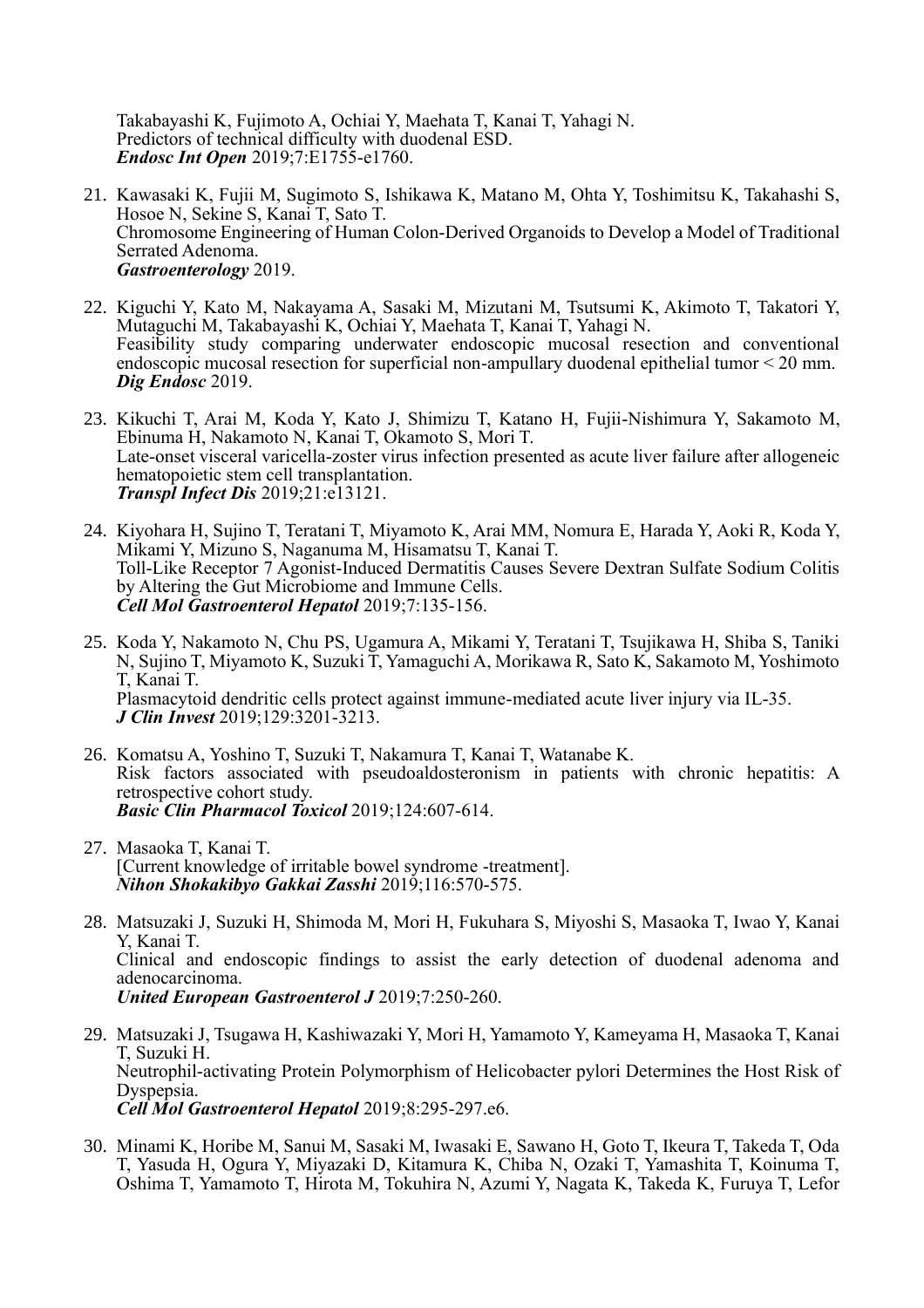AK, Mayumi T, Kanai T. The Effect of an Invasive Strategy for Treating Pancreatic Necrosis on Mortality: a Retrospective Multicenter Cohort Study. *J Gastrointest Surg* 2019.

- 31. Minami K, Iwasaki E, Fukuhara S, Horibe M, Seino T, Kawasaki S, Katayama T, Takimoto Y, Tamagawa H, Machida Y, Kanai T, Itoi T. Electric Endocut and Autocut Resection for Endoscopic Papillectomy: A Systematic Review. *Intern Med* 2019;58:2767-2772.
- 32. Minami K, Iwasaki E, Kawasaki S, Fukuhara S, Seino T, Katayama T, Takimoto Y, Tamagawa H, Machida Y, Horibe M, Kitago M, Ogata H, Kanai T. A long (7 cm) prophylactic pancreatic stent decreases incidence of post-endoscopic papillectomy pancreatitis: a retrospective study. *Endosc Int Open* 2019;7:E1663-e1670.
- 33. Mizuno S, Naganuma M, Kanai T. Idiopathic Thrombocytopenic Purpura Responsive to Surgery for Crohn's Disease. *Inflamm Bowel Dis* 2019;25:e26.
- 34. Mori H, Suzuki H, Matsuzaki J, Masaoka T, Kanai T. 10-Year Trends in Helicobacter pylori Eradication Rates by Sitafloxacin-Based Third-Line Rescue Therapy. *Digestion* 2019:1-7.
- 35. Motoya S, Watanabe K, Ogata H, Kanai T, Matsui T, Suzuki Y, Shikamura M, Sugiura K, Oda K, Hori T, Araki T, Watanabe M, Hibi T. Correction: Vedolizumab in Japanese patients with ulcerative colitis: A Phase 3, randomized, double-blind, placebo-controlled study. *PLoS One* 2019;14:e0215491.
- 36. Motoya S, Watanabe K, Ogata H, Kanai T, Matsui T, Suzuki Y, Shikamura M, Sugiura K, Oda K, Hori T, Araki T, Watanabe M, Hibi T. Vedolizumab in Japanese patients with ulcerative colitis: A Phase 3, randomized, double-blind, placebo-controlled study. *PLoS One* 2019;14:e0212989.
- 37. Mutaguchi M, Naganuma M, Sugimoto S, Fukuda T, Nanki K, Mizuno S, Hosoe N, Shimoda M, Ogata H, Iwao Y, Kanai T. Difference in the clinical characteristic and prognosis of colitis-associated cancer and sporadic neoplasia in ulcerative colitis patients. *Dig Liver Dis* 2019;51:1257-1264.
- 38. Naganuma M, Hirai F, Kobayashi K, Watanabe K, Takeuchi K, Aoyama N, Nozawa H, Motoya S, Ohmori T, Harada A, Nagai Y, Abe T, Yamada Y, Inagaki K, Shimizu N, Kanai T, Watanabe M. Middle-term prognosis in patients with ulcerative colitis who achieved clinical and endoscopic remission by budesonide rectal foam. *PLoS One* 2019;14:e0220413.
- 39. Naganuma M, Kobayashi T, Nasuno M, Motoya S, Kato S, Matsuoka K, Hokari R, Watanabe C, Sakamoto H, Yamamoto H, Sasaki M, Watanabe K, Iijima H, Endo Y, Ichikawa H, Ozeki K, Tanida S, Ueno N, Fujiya M, Sako M, Takeuchi K, Sugimoto S, Abe T, Hibi T, Suzuki Y, Kanai T. Significance of Conducting 2 Types of Fecal Tests in Patients with Ulcerative Colitis. *Clin Gastroenterol Hepatol* 2019.
- 40. Naganuma M, Sugimoto S, Fukuda T, Mitsuyama K, Kobayashi T, Yoshimura N, Ohi H, Tanaka S, Andoh A, Ohmiya N, Saigusa K, Yamamoto T, Morohoshi Y, Ichikawa H, Matsuoka K, Hisamatsu T, Watanabe K, Mizuno S, Abe T, Suzuki Y, Kanai T.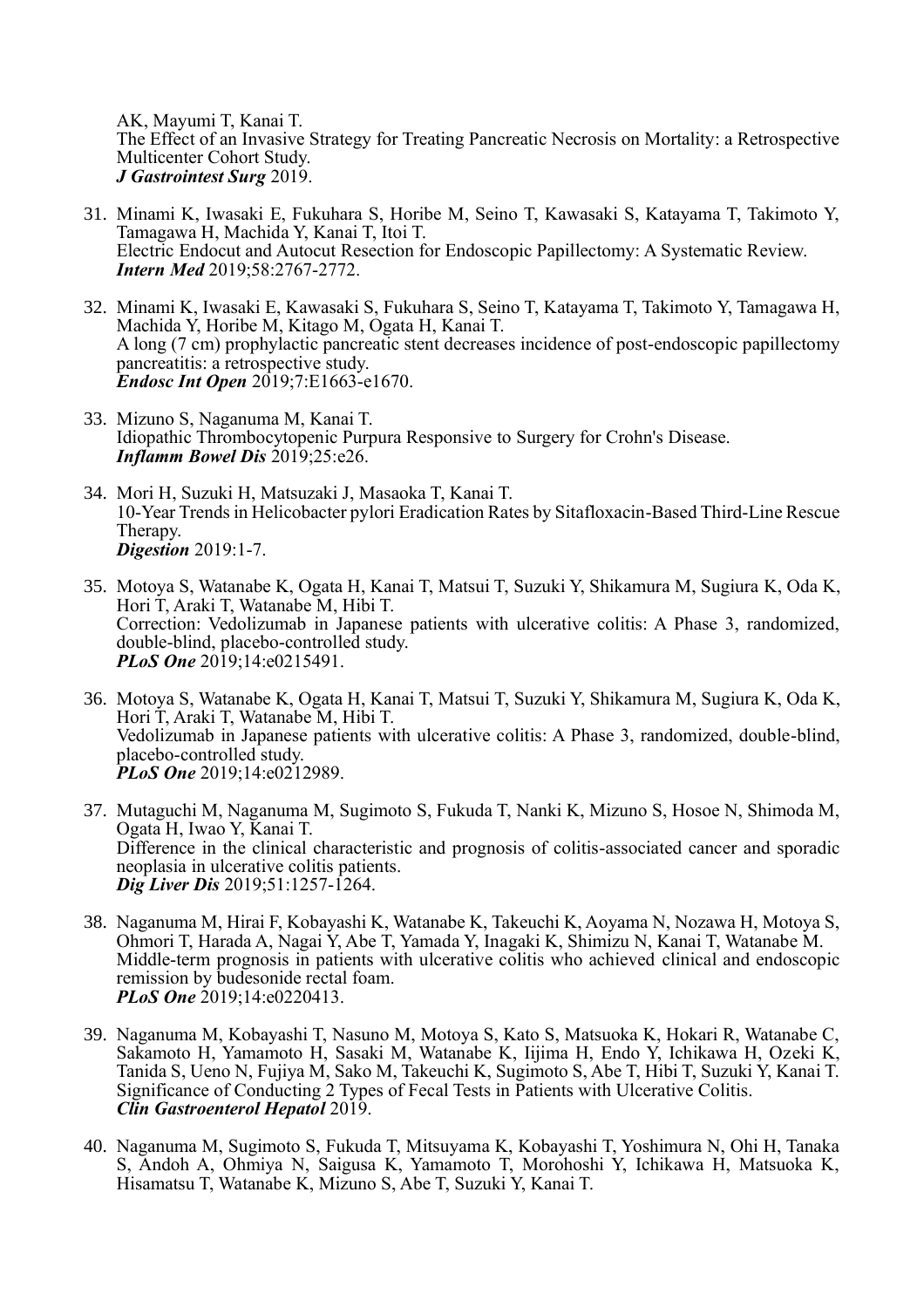Indigo naturalis is effective even in treatment-refractory patients with ulcerative colitis: a post hoc analysis from the INDIGO study. *J Gastroenterol* 2019.

41. Naganuma M, Sugimoto S, Suzuki H, Matsuno Y, Araki T, Shimizu H, Hayashi R, Fukuda T, Nakamoto N, Iijima H, Nakamura S, Kataoka M, Tamura Y, Tatsumi K, Hibi T, Suzuki Y, Kanai T.

Adverse events in patients with ulcerative colitis treated with indigo naturalis: a Japanese nationwide survey.

*J Gastroenterol* 2019;54:891-896.

- 42. Naganuma M, Yokoyama Y, Motoya S, Watanabe K, Sawada K, Hirai F, Yamamoto T, Hanai H, Omori T, Kanai T, Hibi T. Efficacy of apheresis as maintenance therapy for patients with ulcerative colitis in an open-label prospective multicenter randomised controlled trial. *J Gastroenterol* 2019.
- 43. Nakamoto N, Sasaki N, Aoki R, Miyamoto K, Suda W, Teratani T, Suzuki T, Koda Y, Chu PS, Taniki N, Yamaguchi A, Kanamori M, Kamada N, Hattori M, Ashida H, Sakamoto M, Atarashi K, Narushima S, Yoshimura A, Honda K, Sato T, Kanai T. Gut pathobionts underlie intestinal barrier dysfunction and liver T helper 17 cell immune response in primary sclerosing cholangitis. *Nat Microbiol* 2019;4:492-503.
- 44. Nakayama A, Kato M, Takatori Y, Shimoda M, Mizutani M, Tsutsumi K, Kiguchi Y, Akimoto T, Sasaki M, Mutaguchi M, Takabayashi K, Maehata T, Ochiai Y, Kanai T, Yahagi N. How I do it: Endoscopic diagnosis for superficial non-ampullary duodenal epithelial tumors. *Dig Endosc* 2019.
- 45. Shinzaki S, Matsuoka K, Iijima H, Mizuno S, Serada S, Fujimoto M, Arai N, Koyama N, Morii E, Watanabe M, Hibi T, Kanai T, Takehara T, Naka T. Erratum: Leucine-rich Alpha-2 Glycoprotein is a Serum Biomarker of Mucosal Healing in Ulcerative Colitis. *J Crohns Colitis* 2019;13:1590.
- 46. Sugimoto S, Shimoda M, Iwao Y, Mutaguchi M, Nanki K, Mizuno S, Kameyama K, Ogata H, Naganuma M, Kanai T. Intramucosal poorly differentiated and signet-ring cell components in patients with ulcerative colitis-associated high-grade dysplasia. *Dig Endosc* 2019;31:706-711.
- 47. Suzuki T, Sukawa Y, Imamura CK, Masuishi T, Satake H, Kumekawa Y, Funakoshi S, Kotaka M, Horie Y, Kawai S, Okuda H, Terazawa T, Kondoh C, Kato K, Yoshimura K, Ishikawa H, Hamamoto Y, Boku N, Takaishi H, Kanai T. A Phase II Study of Regorafenib With a Lower Starting Dose in Patients With Metastatic Colorectal Cancer: Exposure-Toxicity Analysis of Unbound Regorafenib and Its Active Metabolites (RESET Trial). *Clin Colorectal Cancer* 2019.
- 48. Takabayashi K, Hosoe N, Kato M, Hayashi Y, Miyanaga R, Nanki K, Fukuhara K, Mikami Y, Mizuno S, Sujino T, Mutaguchi M, Naganuma M, Yahagi N, Ogata H, Kanai T. Efficacy of Novel Ultrathin Single-Balloon Enteroscopy for Crohn's Disease: A Propensity Score-Matched Study. *Gut Liver* 2019.
- 49. Takabayashi K, Hosoe N, Miyanaga R, Fukuhara S, Kimura K, Mizuno S, Naganuma M, Yahagi N, Ogata H, Kanai T. Correction: Clinical utility of novel ultrathin single-balloon enteroscopy: a feasibility study.